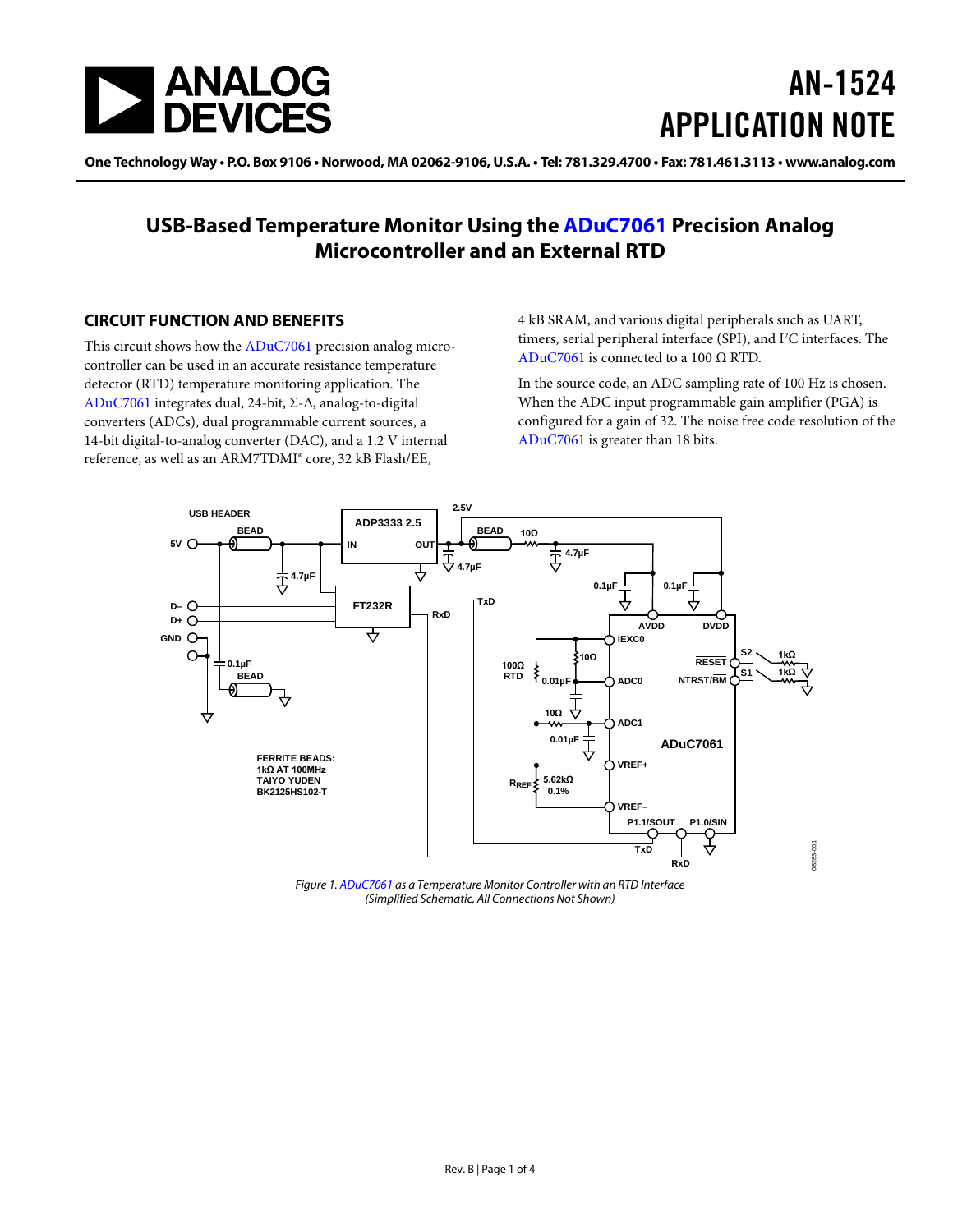## TABLE OF CONTENTS

#### <span id="page-1-0"></span>**REVISION HISTORY**

#### **11/2017—Rev. A to Rev. B** Document Title Changed From CN0075 to AN-1524..... Universal Changes to Figure 1.......................................................................... 1 Changes to Code Description Section........................................... 3 Change to References Section......................................................... 4

#### **7/2013—Rev. 0 to Rev. A**

| Changes to Devices Connected/Referenced Section  1   |
|------------------------------------------------------|
| Changes to Common Variations Section and Data Sheets |
|                                                      |

#### **7/2009—Revision 0: Initial Version**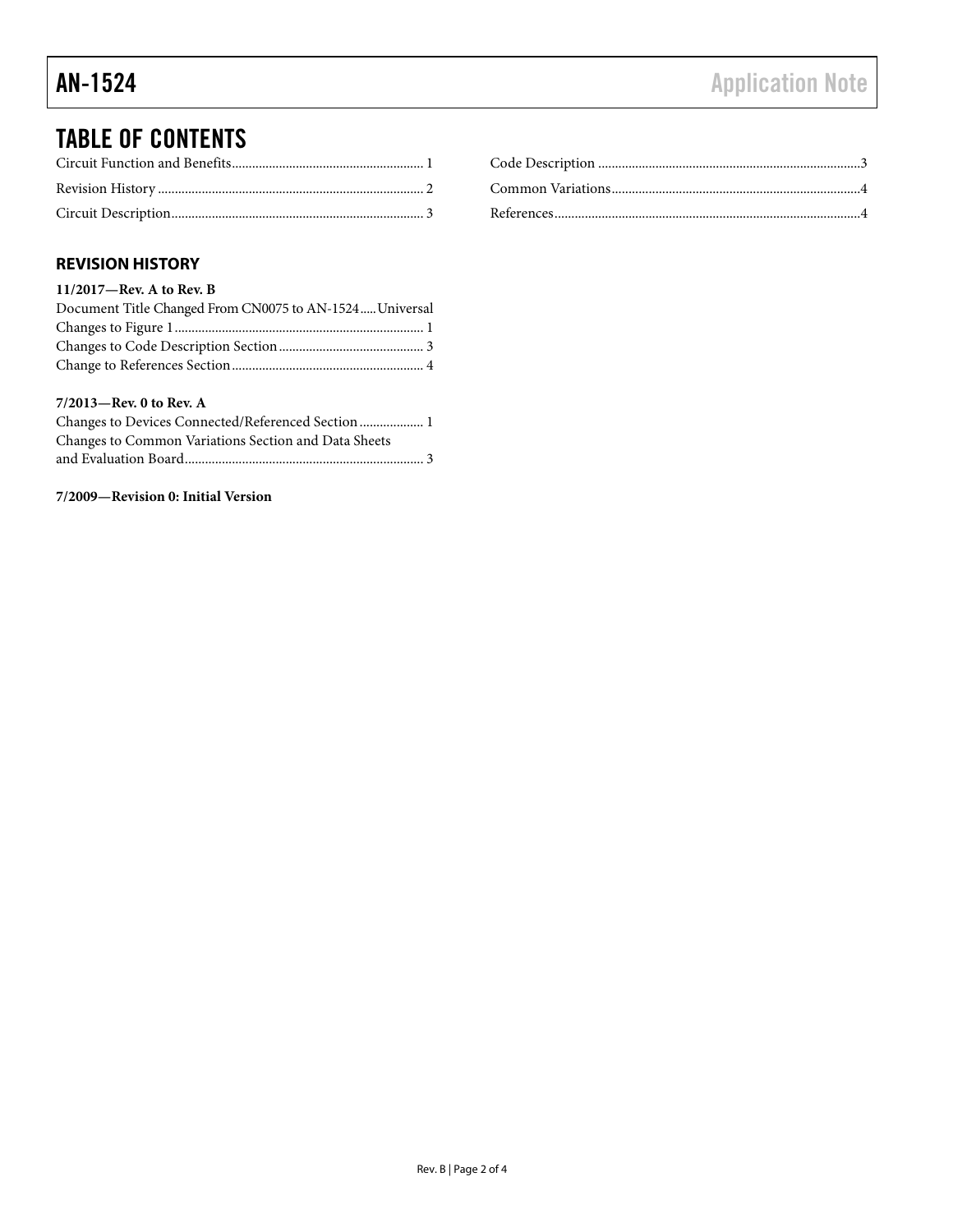#### <span id="page-2-0"></span>**CIRCUIT DESCRIPTION**

The circuit shown i[n Figure 1](#page-0-1) is powered entirely from the USB interface. The 5 V supply from the USB is regulated to 2.5 V using the [ADP3333](http://www.analog.com/ADP3333?doc=AN-1524.pdf) 2.5 V low dropout (LDO) linear regulator. The regulated 2.5 V supplies the DVDD voltage to the [ADuC7061.](http://www.analog.com/aduc7061?doc=AN-1524.pdf) The AVDD supply to the [ADuC7061](http://www.analog.com/aduc7061?doc=AN-1524.pdf) has additional filtering as shown i[n Figure 1.](#page-0-1) A filter is also placed on the USB supply at the input of the linear regulator.

The following features of th[e ADuC7061](http://www.analog.com/aduc7061?doc=AN-1524.pdf) are used in this application:

- Primary 24-bit Σ-Δ ADC with PGA: The PGA is set for a gain of 32 in the software for this application.
- Programmable excitation current sources for forcing a controlled current through the RTD. The dual current sources are configurable in 200 µA steps from 0 µA to 2 mA. For this example, a 200 µA setting was used.
- External voltage reference for the ADC in the [ADuC7061.](http://www.analog.com/aduc7061?doc=AN-1524.pdf) For this application, a ratiometric setup was used where an external reference resistor (RREF) is connected across the external VREF+ and VREF− pins. Alternatively, an internal 1.2 V reference is provided in the [ADuC7061.](http://www.analog.com/aduc7061?doc=AN-1524.pdf)
- ARM7TDMI core. The powerful 16-bit/32-bit ARM7 core with integrated 32 kB Flash/EE and SRAM memory runs the user code that configures and controls the ADC, processes the ADC conversions from the RTD, and controls the communications over the UART/USB interface.
- UART. The UART is the communication interface to the host PC.
- Two external switches force the device into its flash boot mode. By holding S1 low and toggling S2, the [ADuC7061](http://www.analog.com/aduc7061?doc=AN-1524.pdf) enters boot mode instead of normal user mode. In boot mode, the internal flash can be reprogrammed through the UART interface.

The RTD used in the circuit is a platinum 100  $\Omega$  RTD, model number Enercorp PCS\_1.1503.1. It is available in a 0805 surface-mount package. This RTD has a temperature variation of 0.385 Ω/°C.

Note that the reference resistor, R<sub>REF</sub>, should be a precision 5.62 kΩ ( $\pm$ 0.1%).

The USB interface to th[e ADuC7061](http://www.analog.com/aduc7061?doc=AN-1524.pdf) is implemented with an FT232R UART to USB transceiver, which converts USB signals directly to the UART.

In addition to the decoupling shown in [Figure 1,](#page-0-1) the USB cable itself should have a ferrite for added electromagnetic interference (EMI)/radio frequency interference (RFI) protection. The ferrite beads used in the circuit were Taiyo Yuden, BK2125HS102-T, which have an impedance of 1000  $\Omega$  at 100 MHz.

The circuit must be constructed on a multilayer printed circuit board (PCB) with a large area ground plane. Proper layout, grounding, and decoupling techniques must be used to achieve optimum performance (see MT-031, *[Grounding Data](http://www.analog.com/mt-031?doc=AN-1524.pdf)  [Converters and Solving the Mystery of "AGND" and "DGND,"](http://www.analog.com/mt-031?doc=AN-1524.pdf)* MT-101, *[Decoupling Techniques](http://www.analog.com/mt-101?doc=AN-1524.pdf)*, and th[e EVAL-ADuC7061](http://www.analog.com/EVAL-ADuC7061?doc=AN-1524.pdf) evaluation board layout).

#### <span id="page-2-1"></span>**CODE DESCRIPTION**

The UART is configured for a baud rate of 9,600, 8 data bits, no parity, and no flow control. If the circuit is connected directly to a PC, use a communication port viewing application such as HyperTerminal® to view the results sent by the program to the UART (se[e Figure 2\)](#page-2-2). The source code is commented to make it easier to understand and manipulate.

For details on linearization and maximizing the performance of the circuit, refer t[o Application Note AN-0970](http://www.analog.com/AN-0970?doc=AN-1524.pdf)*, RTD Interfacing [and Linearization Using an ADuC706x Microcontroller.](http://www.analog.com/AN-0970?doc=AN-1524.pdf)*

08283-002

<span id="page-2-2"></span>

*Figure 2. Output of HyperTerminal Communication Port Viewing Application*